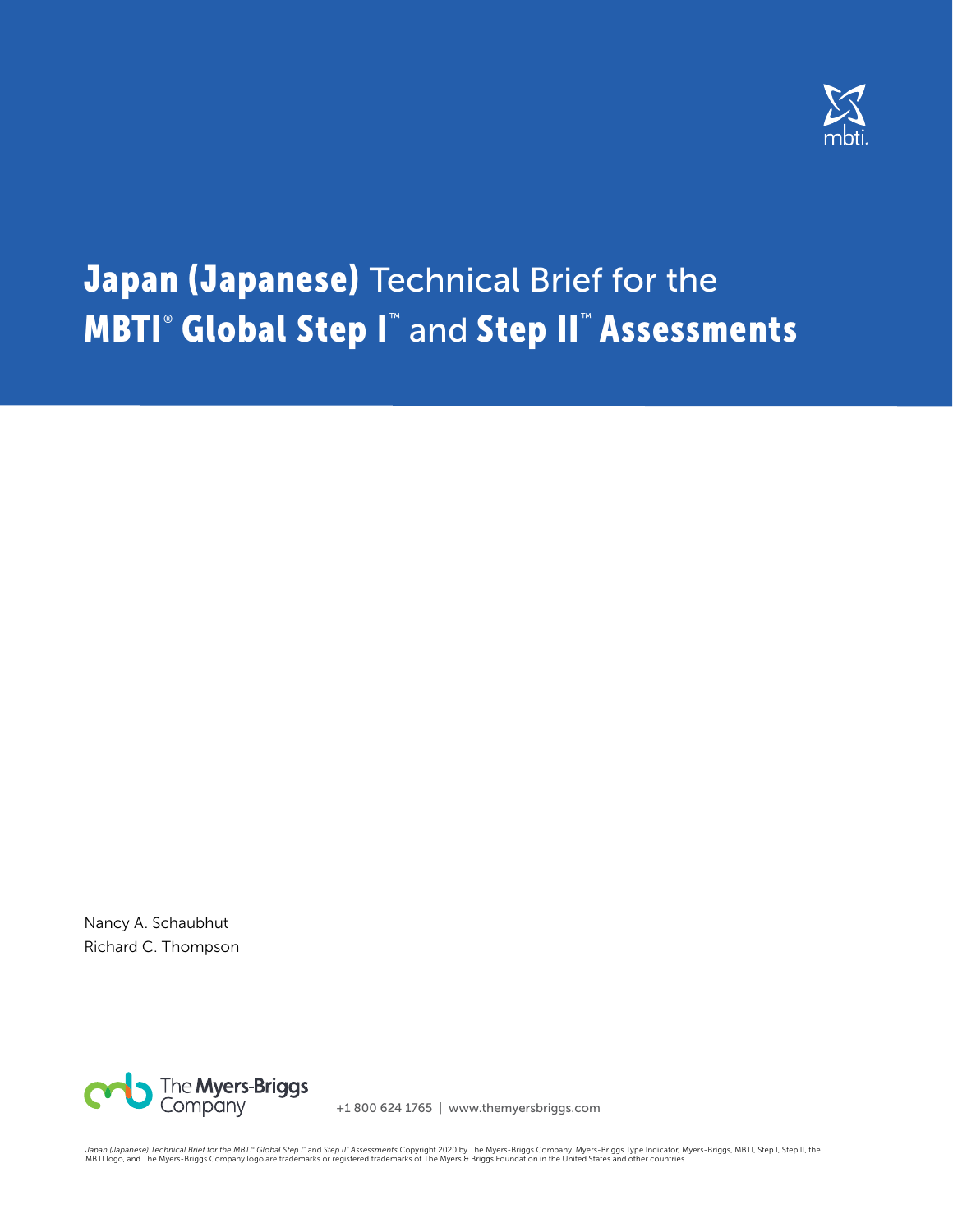# Japan (Japanese) Technical Brief for the MBTI<sup>®</sup> Global Step I<sup>™</sup> and Step II™ Assessments

# **CONTENTS**

| Introduction                                                                                     | $\overline{1}$ |
|--------------------------------------------------------------------------------------------------|----------------|
| The MBTI <sup>®</sup> Model                                                                      | 2              |
| <b>Description of the Japanese Sample</b>                                                        | 2              |
| <b>MBTI</b> <sup>®</sup> Type and Preference Distributions                                       | 2              |
| <b>MBTI<sup>®</sup></b> Global Step I <sup>™</sup> Assessment Results<br>for the Japanese Sample | 2              |
| Relationships Between MBTI <sup>®</sup> Global Step I <sup>®</sup>                               |                |
| and Form M Preference Pair Results                                                               | $\overline{c}$ |
| Global Step I" Preference Pair Intercorrelations                                                 | $\overline{4}$ |
| Reliability of Global Step I" Results                                                            | 4              |
| Validity of Global Step I" Results: Factor Analysis                                              | 4              |
| <b>MBTI<sup>®</sup></b> Global Step II <sup>®</sup> Assessment Results                           |                |
| for the Japanese Sample                                                                          | 6              |
| Relationships Between MBTI® Global Step II®                                                      |                |
| and Form Q Facet Results                                                                         | 6              |
| Global Step II" Facet Intercorrelations                                                          | 6              |
| Reliability of Global Step II" Results                                                           | 6              |
| Validity of Global Step II" Results                                                              | 8              |
| Conclusion                                                                                       | 9              |
| <b>References</b>                                                                                | 9              |
|                                                                                                  |                |

# INTRODUCTION

The *Myers-Briggs Type Indicator®* (MBTI® ) assessment is one of the most commonly used personality instruments in the world. Because administration of the assessment outside the United States is growing rapidly, new translations are continually being developed for use in specific regions. This technical brief summarizes the measurement properties of translations of the MBTI Global Step I ™ and Step II™ assessments developed for areas where Japanese is read and understood. To that end, it reports on type and preference distributions in a sample of people who completed the global research version (GRV) of the MBTI assessment in Japanese (i.e., the Japanese sample) and explores similarities and differences between the Japanese sample and the global sample. Additionally, this technical brief examines the reliability and validity of the Japanese translations of the MBTI Global Step I and Step II assessments. For more information on the global sample and construction and translation of the global assessments see chapter 7 of the *MBTI® Manual for the Global Step I™ and Step II™ Assessments* (Myers, McCaulley, Quenk, & Hammer, 2018).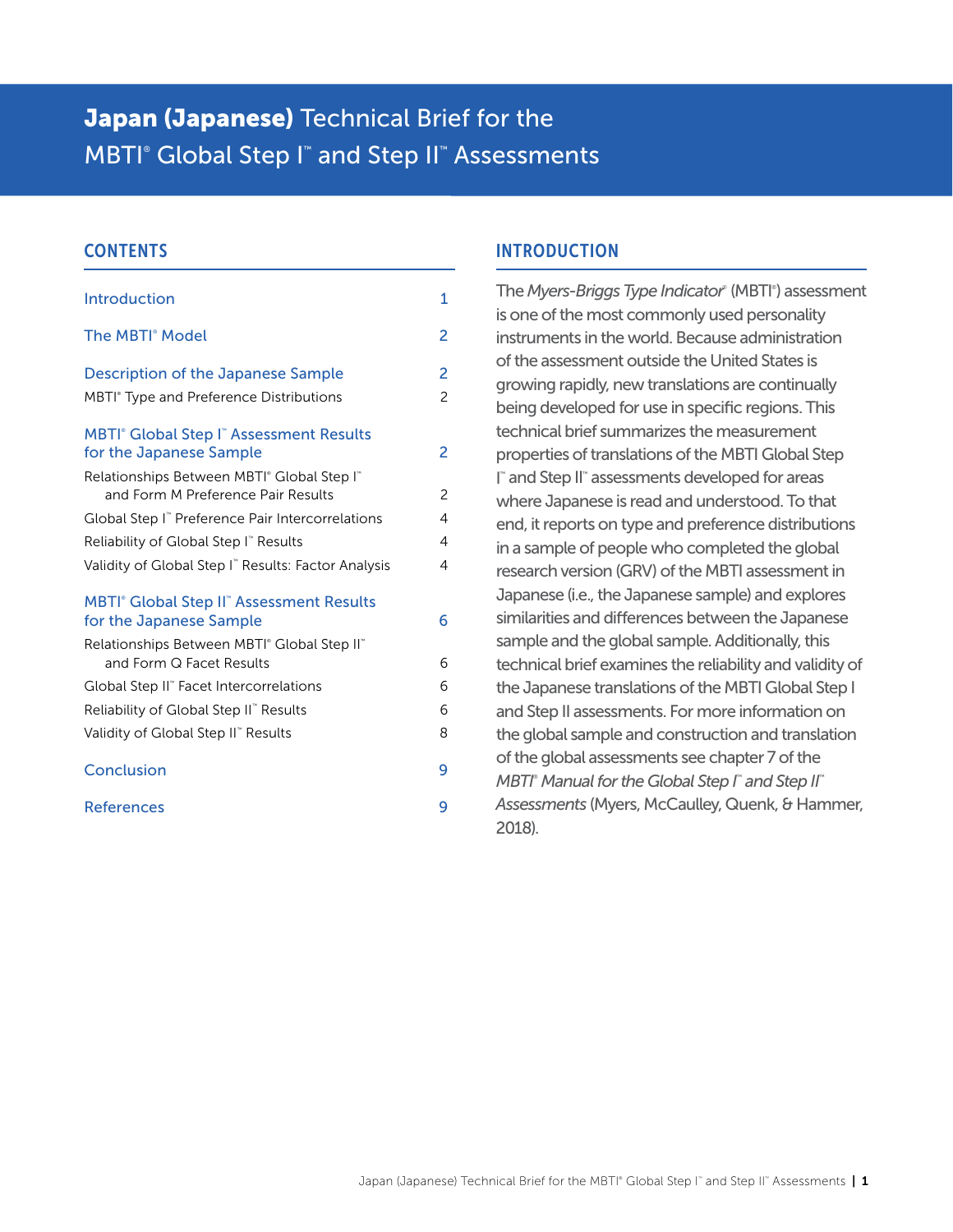# <span id="page-2-0"></span>THE MBTI® MODEL

The MBTI assessment measures a typology composed of four pairs of opposite preferences, or *preference pairs:* 

- Extraversion (E) or Introversion (I)—how individuals direct and receive energy
- Sensing (S) or Intuition (N)—how individuals take in information
- Thinking (T) or Feeling (F)—how individuals decide and come to conclusions
- Judging (J) or Perceiving (P)—how individuals approach the outside world

The MBTI assessment combines an individual's four preferences—one preference from each preference pair, denoted by its letter—to yield one of 16 possible personality types (e.g., ESTJ, INFP). Each type is equally valuable, and an individual inherently sorts into one of the 16 types. This model differentiates the MBTI assessment from most other personality instruments, which typically assess personality traits. Trait-based instruments measure how much of a certain trait a person possesses. Unlike the MBTI assessment, those instruments usually consider one end of a scale to signify positive characteristics and the other to signify negative characteristics.

# DESCRIPTION OF THE JAPANESE SAMPLE

Following the translation of the MBTI GRV into Japanese, a sample of participants was obtained through the Japanese distributor, JPP. It is important to note that this Japanese sample is not representative; rather, it is a sample of convenience. Therefore, no inferences should be drawn about the preferences or type distribution of the population that reads and understands Japanese. The data reported in this technical brief should be used for psychometric information purposes only.

The Japanese sample is composed of 316 individuals who each completed the MBTI GRV in Japanese. The MBTI GRV comprises 230 MBTI items, including items from the commercial forms of the MBTI assessment— Form M and Form Q, and European Step I and Step II assessments—that were current at the time the GRV was developed. The Global Step I and Step II assessments contain a subset of the 230 items used on the GRV form.

Table 1 provides demographic data. Of the Japanese sample, 53% are women and 47% are men. Respondents' ages range from 19 to 75 years (mean = 45.1; standard  $deviation = 9.6$ ).

#### Table 1 | Demographic summary: Japanese sample

| <b>Demographic</b>          | Sample % |
|-----------------------------|----------|
| Age                         |          |
| Mean age: 45 years          |          |
| Gender                      |          |
| Female                      | 53       |
| Male                        | 47       |
| <b>Marital status</b>       |          |
| Married                     | 67       |
| Unmarried                   | 33       |
| <b>Country of residence</b> |          |
| Japan                       | 100      |
| Note: $N = 316$ .           |          |

**MBTI<sup>®</sup> Type and Preference Distributions** 

As shown in table 2, the most frequently occurring types for this sample are ENFP (14.2%), INTP (10.4%), and INFP (10.1%). The least common types are ENTJ (1.9%), ESTP (3.2%), and ENFJ (3.5%).

Table 3 shows the number and percentage of participants with each preference. Also included for reference are the number and percentage of participants in the global sample who have each preference.

# MBTI® GLOBAL STEP I™ ASSESSMENT RESULTS FOR THE JAPANESE SAMPLE

The Global Step I assessment contains 92 items used to help determine individuals' personality type. It replaces the Form M assessment and the European Step I assessment and was the outcome of the GRV research.

# **Relationships Between MBTI® Global Step I™** and Form M Preference Pair Results

Correlations between MBTI Global Step I and Form M preference pair results for the Japanese sample are shown in table 4. The overall agreement rate for whole types between the Global Step I and Form M assessments is 88%, higher than the 60% agreement rate between Form G and Form M reported in the 1998 *MBTI® Manual*  (Myers, McCaulley, Quenk, & Hammer).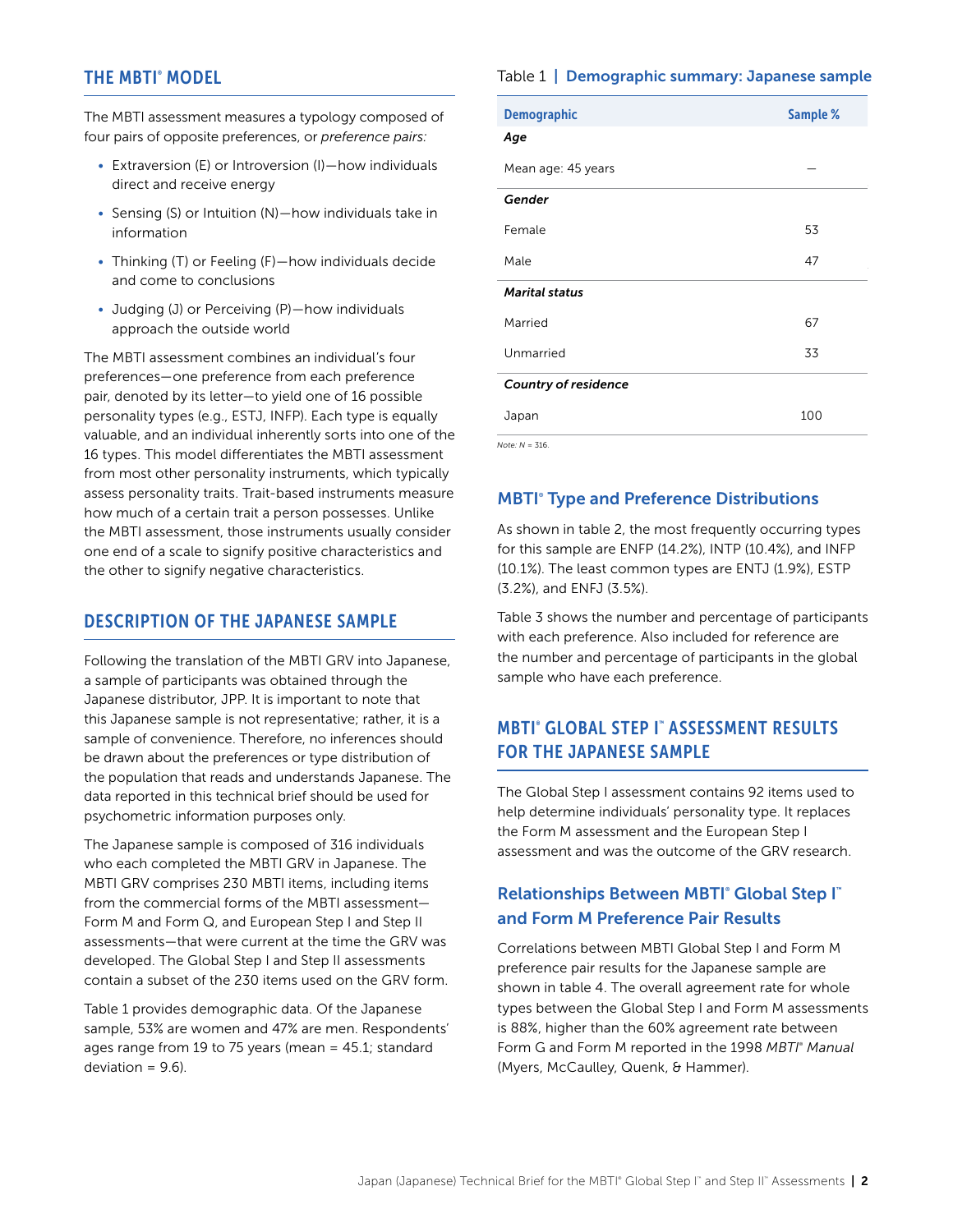|                                 | <b>Sensing</b>                  | <b>Intuition</b>                 |                                  |                 |              |
|---------------------------------|---------------------------------|----------------------------------|----------------------------------|-----------------|--------------|
| <b>Thinking</b>                 |                                 | <b>Feeling</b>                   | <b>Thinking</b>                  |                 |              |
| <b>ISTJ</b><br>$n = 22$<br>7.0% | <b>ISFJ</b><br>$n=18$<br>5.7%   | <b>INFJ</b><br>$n = 18$<br>5.7%  | <b>INTJ</b><br>$n=16$<br>5.1%    | <b>Judging</b>  | Introversion |
| <b>ISTP</b><br>$n = 22$<br>7.0% | <b>ISFP</b><br>$n = 12$<br>3.8% | <b>INFP</b><br>$n = 32$<br>10.1% | <b>INTP</b><br>$n = 33$<br>10.4% |                 |              |
| <b>ESTP</b><br>$n=10$<br>3.2%   | <b>ESFP</b><br>$n = 13$<br>4.1% | <b>ENFP</b><br>$n = 45$<br>14.2% | <b>ENTP</b><br>$n = 27$<br>8.5%  | Perceiving      |              |
| <b>ESTJ</b><br>$n = 14$<br>4.4% | <b>ESFJ</b><br>$n=17$<br>5.4%   | <b>ENFJ</b><br>$n = 11$<br>3.5%  | <b>ENTJ</b><br>$n = 6$<br>1.9%   | <b>Duripput</b> | Extraversion |

*Note: N* = 316.

#### Table 3 | Reported MBTI<sup>®</sup> preference distributions: Japanese and global samples

|                         |              | <b>Japanese</b><br>sample | <b>Global</b><br>sample |      |
|-------------------------|--------------|---------------------------|-------------------------|------|
| <b>Preference</b>       | $\mathsf{n}$ | ℅                         | $\mathbf n$             | ℅    |
| <b>Extraversion (E)</b> | 143          | 45.3                      | 7,251                   | 43.2 |
| Introversion (I)        | 173          | 54.7                      | 9.522                   | 56.8 |
| Sensing (S)             | 128          | 40.5                      | 11,321                  | 67.5 |
| Intuition (N)           | 188          | 59.5                      | 5.452                   | 32.5 |
| Thinking (T)            | 150          | 47.5                      | 9.128                   | 54.4 |
| Feeling (F)             | 166          | 52.5                      | 7.645                   | 45.6 |
| Judging (J)             | 122          | 38.6                      | 8.021                   | 47.8 |
| Perceiving (P)          | 194          | 61.4                      | 8.752                   | 52.2 |

#### Table 4 | Relationships between MBTI Global Step I™ and Form M preference pair results: Japanese sample

|                        | <b>Global Step I<sup>*</sup> and Form M</b><br>preference pair results |                                 |
|------------------------|------------------------------------------------------------------------|---------------------------------|
| <b>Preference pair</b> | <b>Correlation between</b><br>continuous scores                        | <b>Agreement</b><br>rate $(\%)$ |
| $E-1$                  | .96                                                                    | 98                              |
| $S-N$                  | -97                                                                    | 97                              |
| $T-F$                  | -97                                                                    | 90                              |
| $J-P$                  | .96                                                                    | 92                              |
|                        | Overall agreement rate for whole types<br>88                           |                                 |

*Note: N* = 316.

*Note:* Japanese sample, *N* = 316; global sample, *N* = 16,773.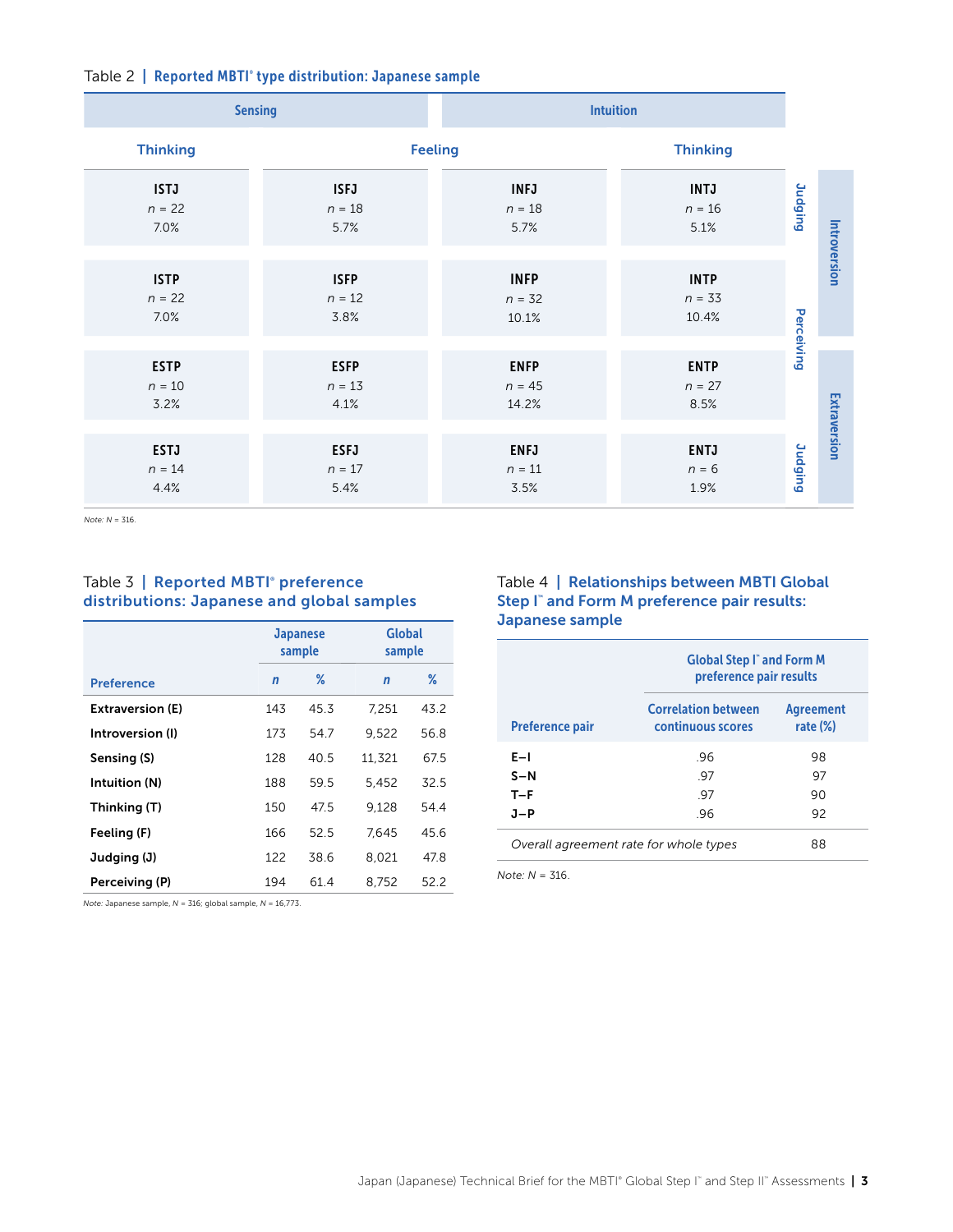# <span id="page-4-0"></span>Global Step I™ Preference Pair Intercorrelations

Intercorrelations of Global Step I preference pair continuous scores in the Japanese sample are shown in table 5 below the diagonal. The highest correlation is between the S–N and J–P preference pairs. The next highest is between S–N and T–F. These correlations are similar to those found for the global sample, shown in table 5 above the diagonal. The Japanese sample findings are likewise consistent with those reported for Form M in the 1998 *MBTI*® *Manual* (Myers et al.).

# **Reliability of Global Step I™ Results**

*Reliability* refers to consistency of measurement. A measure is said to be reliable when it produces a consistent, though not necessarily identical, result. Internal consistency reliability measures the consistency of responses across items in a particular measure for a particular sample. The most commonly used estimator of internal consistency reliability is Cronbach's alpha (Cronbach, 1951). The internal consistency reliabilities for the Japanese sample and the global sample are reported in table 6. The reliabilities of the four preference pairs are excellent at .93 and .94 for the Japanese sample and are similar to those reported in the *MBTI® Manual for the Global Step I™ and Step II™ Assessments* (Myers et al., 2018).

# Validity of Global Step I™ Results: Factor Analysis

An instrument is said to be valid when it measures what it has been designed to measure (Ghiselli, Campbell, & Zedeck 1981; Murphy & Davidshofer, 2005). In several studies, confirmatory factor analyses of the MBTI assessment have been conducted to assess the validity of the factors of the MBTI assessment. They have indicated that a four-factor model, such as the one theorized and developed by Myers, is the most appropriate and offers the best fit (Harvey, Murry, & Stamoulis, 1995; Johnson & Saunders, 1990). A principal components exploratory factor analysis with varimax rotation was conducted using the item responses from the Japanese sample. The results are presented in table 7. The shaded cells indicate that factor 1 is S–N, factor 2 is E–I, factor 3 is J–P, and factor 4 is T–F. The first factor is the one that accounts for the most variance in this sample. The four-factor structure produced by this analysis shows that the MBTI Global Step I items translated into Japanese are measuring their intended constructs, the four preference pairs.

#### Table 5 | Intercorrelations of Global Step I™ preference pair continuous scores: Japanese and global samples

| <b>Preference pair</b> | E-I    | $S-N$  | T-F    | $J-P$  |
|------------------------|--------|--------|--------|--------|
| $E-1$                  |        | $-.20$ | $-.15$ | $-.15$ |
| $S-N$                  | $-.05$ |        | -27    | .48    |
| $T-F$                  | $-.14$ | .09    |        | .23    |
| J-P                    | $-.09$ | -29    | .00    |        |

*Note:* Correlations for the Japanese sample (*N* = 316) are below the diagonal; those for the global sample ( $N = 16,773$ ) are above the diagonal.

#### Table 6 | Internal consistency reliabilities of Global Step I™ preference pair continuous scores: Japanese and global samples

|                    |               |           | Cronbach's alpha        |             |           |
|--------------------|---------------|-----------|-------------------------|-------------|-----------|
| <b>Sample</b>      | N             |           | $E-I$ $S-N$ $T-F$ $J-P$ |             |           |
| Japanese<br>Global | 316<br>16.773 | 94<br>-89 | - 93<br>.87             | - 93<br>-89 | -94<br>88 |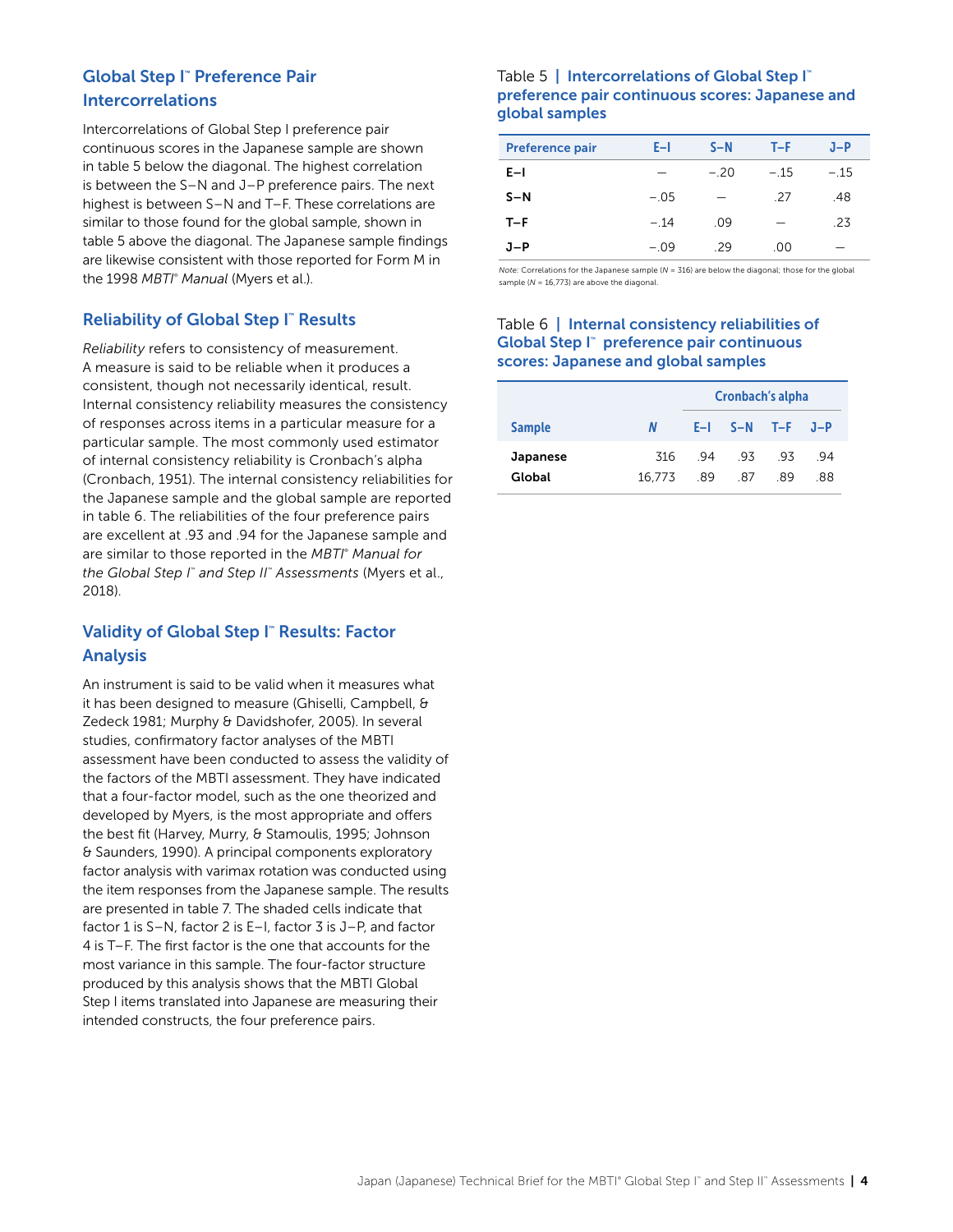|  |  |  |  |  | Table 7   Factor analysis rotated component matrix for the Japanese sample |  |
|--|--|--|--|--|----------------------------------------------------------------------------|--|
|--|--|--|--|--|----------------------------------------------------------------------------|--|

| Item code                          | <b>Factor 1</b><br>$S-N$ | <b>Factor 2</b><br>$E-1$ | Factor 3<br>$J-P$ | <b>Factor 4</b><br>$T-F$ | Item code       | Factor 1<br>$S-N$ | <b>Factor 2</b><br>$E-1$ | <b>Factor 3</b><br>$J-P$ | <b>Factor 4</b><br>$T-F$ |
|------------------------------------|--------------------------|--------------------------|-------------------|--------------------------|-----------------|-------------------|--------------------------|--------------------------|--------------------------|
| EI1                                | .01                      | .77                      | $-.08$            | $-.10$                   | TF1             | .07               | $-.12$                   | $-.04$                   | .65                      |
| EI <sub>2</sub>                    | $-.01$                   | .58                      | .00               | $-.03$                   | TF <sub>2</sub> | .01               | $-.12$                   | $-.03$                   | .74                      |
| EI3                                | $-.05$                   | .61                      | $-.05$            | $-.02$                   | TF3             | $-.09$            | $-.11$                   | .06                      | .63                      |
| EI4                                | $-.06$                   | .76                      | $-.03$            | $-.01$                   | TF4             | $-.06$            | $-.17$                   | .04                      | .74                      |
| EI5                                | .07                      | .56                      | $-.17$            | $-.08$                   | TF5             | $-.03$            | $-.08$                   | $-.02$                   | .79                      |
| EI6                                | .05                      | .49                      | $-.03$            | $-.10$                   | TF6             | .00               | .01                      | .05                      | .54                      |
| EI7                                | $-.10$                   | .71                      | $-.11$            | $-.13$                   | TF7             | .06               | $-.08$                   | .03                      | .75                      |
| EI8                                | $-.15$                   | .50                      | $-.14$            | .25                      | TF8             | $-.01$            | $-.03$                   | $-.04$                   | .72                      |
| EI9                                | .06                      | .59                      | $-.02$            | $-.26$                   | TF9             | .08               | $-.12$                   | .05                      | .73                      |
| E110                               | $-.07$                   | .71                      | .05               | .02                      | <b>TF10</b>     | .02               | $-.06$                   | $-.05$                   | .70                      |
| EI11                               | $-.04$                   | .53                      | .22               | $-.12$                   | <b>TF11</b>     | .03               | $-.08$                   | .04                      | .63                      |
| EI12                               | .07                      | .53                      | $-.05$            | $-.14$                   | <b>TF12</b>     | .11               | $-.10$                   | $-.03$                   | .64                      |
| EI13                               | $-.13$                   | .55                      | $-.02$            | .17                      | <b>TF13</b>     | $-.07$            | $-.09$                   | $-.02$                   | .79                      |
| EI14                               | .02                      | .70                      | $-.04$            | $-.09$                   | <b>TF14</b>     | .09               | $-.06$                   | .01                      | .51                      |
| E115                               | $-.06$                   | .61                      | $.00$             | .11                      | <b>TF15</b>     | .01               | .01                      | .09                      | .59                      |
| EI16                               | $-.15$                   | .37                      | $-.13$            | $-.09$                   | <b>TF16</b>     | .77               | $-.04$                   | .00                      | $-.05$                   |
| EI17                               | .01                      | .62                      | $-.05$            | $-.06$                   | <b>TF17</b>     | .16               | $-.12$                   | .09                      | .46                      |
| EI18                               | .08                      | .70                      | $-.05$            | $-.06$                   | <b>TF18</b>     | $-.08$            | $-.20$                   | .04                      | .45                      |
| E119                               | $-.09$                   | .68                      | .00               | $-.04$                   | <b>TF19</b>     | .10               | $-.11$                   | .01                      | .72                      |
| E120                               | .12                      | .63                      | $-.08$            | $-.14$                   | <b>TF20</b>     | .12               | .11                      | .08                      | .57                      |
| EI21                               | $-.05$                   | .76                      | $.01\,$           | .03                      | <b>TF21</b>     | $-.03$            | .01                      | $-.02$                   | .62                      |
| EI22                               | $-.03$                   | .71                      | $-.11$            | $-.02$                   | <b>TF22</b>     | .07               | .11                      | $-.01$                   | .61                      |
| EI23                               | .05                      | .75                      | $-.01$            | $-.12$                   | <b>TF23</b>     | $-.05$            | .11                      | .02                      | .56                      |
| EI24                               | $-.02$                   | .67                      | .02               | $-.19$                   |                 |                   |                          |                          |                          |
|                                    |                          | .04                      |                   | .20                      | JP1             | .17               | $-.08$<br>.06            | .59                      | $-.11$                   |
| SN <sub>1</sub><br>SN <sub>2</sub> | .49<br>.46               | .18                      | .00<br>.03        | $-.24$                   | JP2<br>JP3      | .19<br>.07        | .00                      | .58<br>.53               | .11<br>.02               |
| SN <sub>3</sub>                    | .59                      | .19                      | .19               | .11                      | JP4             | .06               | $-.14$                   | .68                      | .02                      |
| SN4                                | .64                      | $-.05$                   | .18               | $-.13$                   | JP5             | .10               | $.10$                    | .65                      | $.00$                    |
| SN <sub>5</sub>                    | .72                      | .03                      | .15               | .16                      | JP6             | .28               | .03                      | .65                      | .01                      |
| SN <sub>6</sub>                    | .60                      | .07                      | .03               | .19                      | JP7             | .02               | $-.03$                   | .81                      | .04                      |
| SN7                                | .50                      | .00                      | .17               | .18                      | JP8             | .08               | .03                      | .65                      | $-.04$                   |
| SN <sub>8</sub>                    | .66                      | $-.04$                   | .22               | $-.05$                   | JP9             | .43               | $-.10$                   | .48                      | $-.04$                   |
| SN <sub>9</sub>                    | .40                      | $-.02$                   | .10               | .06                      | JP10            | .07               | $-.08$                   | .82                      | .04                      |
| <b>SN10</b>                        | .60                      | .08                      | .09               | $-.11\,$                 | JP11            | .09               | $-.15$                   | .64                      | .07                      |
| <b>SN11</b>                        | .41                      | $-.16$                   | .23               | .06                      | <b>JP12</b>     | .09               | .04                      | .70                      | $-.06$                   |
| <b>SN12</b>                        | .68                      | $-.15$                   | .28               | $.00$                    | JP13            | .16               | $-.05$                   | .79                      | .05                      |
| <b>SN13</b>                        | .67                      | $-.13$                   | .12               | $-.02$                   | JP14            | .36               | $-.10$                   | .60                      | .12                      |
| <b>SN14</b>                        | .67                      | $-.14$                   | .14               | $-.11$                   | <b>JP15</b>     | .35               | $-.15$                   | .53                      | .05                      |
| <b>SN15</b>                        | .72                      | .13                      | .09               | .14                      | JP16            | .10               | $-.09$                   | .82                      | .05                      |
| <b>SN16</b>                        | .76                      | $-.07$                   | .22               | .06                      | JP17            | .13               | .02                      | .72                      | .02                      |
| <b>SN17</b>                        | .70                      | $-.09$                   | .16               | .06                      | JP18            | .33               | $-.18$                   | .53                      | .07                      |
| <b>SN18</b>                        | .63                      | $-.15$                   | .20               | $-.04$                   | JP19            | .09               | .05                      | .79                      | .03                      |
| <b>SN19</b>                        | .63                      | .06                      | .01               | $-.21$                   | <b>JP20</b>     | .08               | $-.05$                   | .76                      | .05                      |
| <b>SN20</b>                        | .69                      | .12                      | .07               | $.18$                    | JP21            | .26               | $-.20$                   | .54                      | $-.09$                   |
| <b>SN21</b>                        | .66                      | $-.20$                   | .21               | $-.07$                   |                 |                   |                          |                          |                          |
| <b>SN22</b>                        | .65                      | $.01\,$                  | .06               | $.08$                    |                 |                   |                          |                          |                          |
| <b>SN23</b>                        | .72                      | $-.03$                   | .07               | .02                      |                 |                   |                          |                          |                          |
| <b>SN24</b>                        | .38                      | $-.16$                   | .47               | .03                      |                 |                   |                          |                          |                          |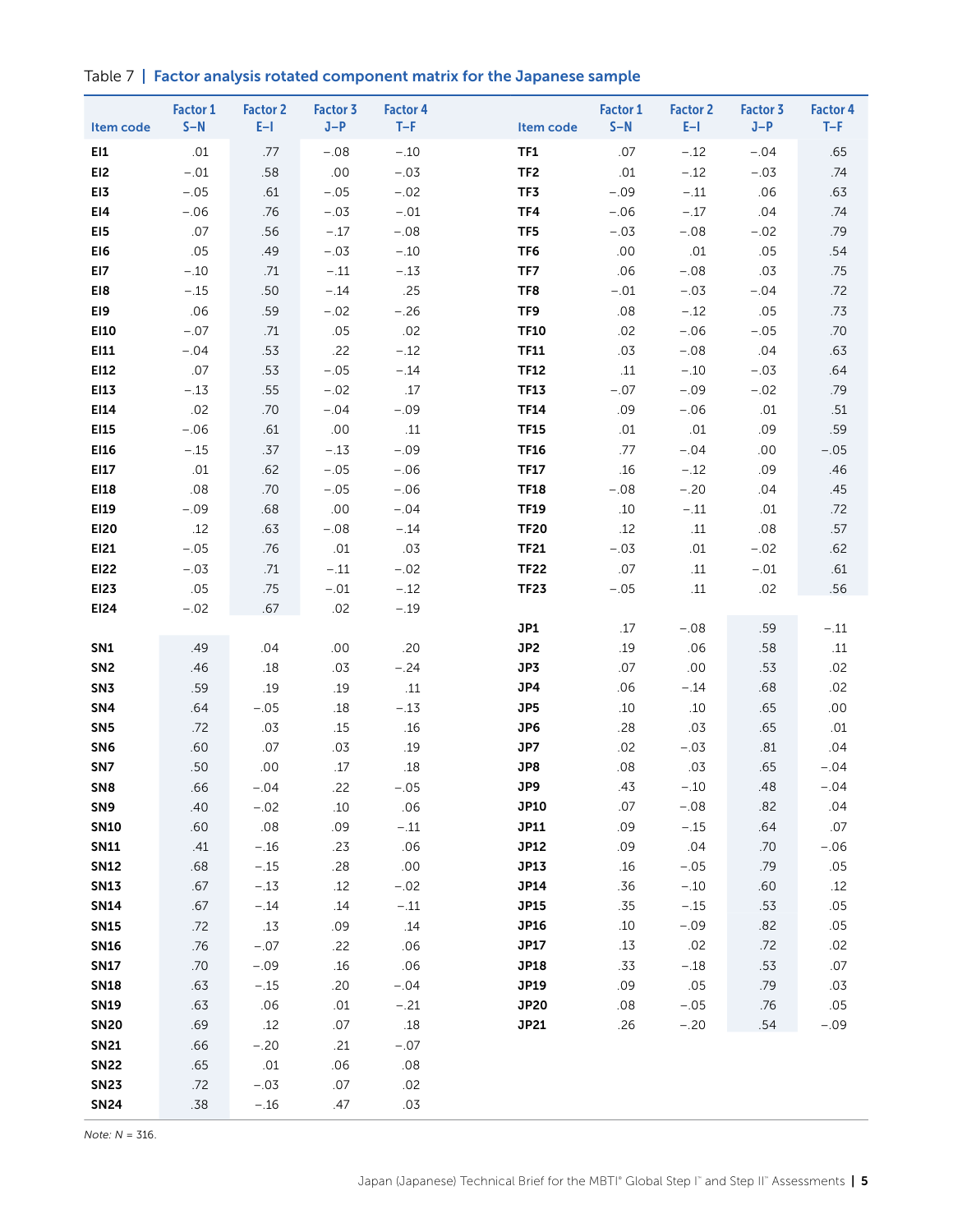# <span id="page-6-0"></span>MBTI® GLOBAL STEP II™ ASSESSMENT RESULTS FOR THE JAPANESE SAMPLE

The Global Step II assessment includes the 92 items that make up the Global Step I assessment (measuring the four preference pairs, E–I, S–N, T–F, and J–P) plus another 51 items that are used only to measure the Step II facets. For each of the four preference pairs there are five facets (see table 8), yielding a total of 20 facets. These facets help describe some of the ways in which each preference can be expressed differently and thus create a richer and more detailed description of an individual's personality. The remaining analyses in this brief focus on the evaluation of the Step II facets.

# **Relationships Between MBTI<sup>®</sup> Global Step II<sup>™</sup>** and Form Q Facet Results

The Global Step II assessment replaces the Form Q assessment and the European Step II assessment. Table 8 presents the relationships between MBTI Global Step II and Form Q facet results for the Japanese sample. All of the correlations are quite high at .90 or above, except for the moderate correlation on the Questioning– Accommodating scale.

#### Global Step II™ Facet Intercorrelations

Intercorrelations of Global Step II facets are presented in table 9. Facets within each preference pair correlate more highly with other facets of the same preference pair than with facets of different preference pairs.

#### **Reliability of Global Step II™ Results**

Internal consistency reliabilities for each facet are reported in table 10 for the Japanese sample and the global sample. The Japanese sample alphas range from .75 (Practical–Conceptual) to .90 (Scheduled– Spontaneous). Three-fourths of the Japanese sample alphas are in the .80 to .89 range. This sample's alphas are higher than those of the global sample.

#### Table 8 | Relationships between Global Step II™ and Form Q facet results: Japanese sample

|                                  | <b>Correlation between</b><br><b>Global Step II</b><br>and Form Q |
|----------------------------------|-------------------------------------------------------------------|
| <b>Global Step II" facet</b>     | continuous scores                                                 |
| E-I facets                       |                                                                   |
| Initiating-Receiving             | .99                                                               |
| Expressive-Contained             | .99                                                               |
| Gregarious-Intimate              | .98                                                               |
| Active-Reflective                | .90                                                               |
| Enthusiastic-Quiet               | .99                                                               |
| S-N facets                       |                                                                   |
| Concrete-Abstract                | .96                                                               |
| Realistic-Imaginative            | .98                                                               |
| Practical-Conceptual             | .93                                                               |
| Experiential-Theoretical         | .95                                                               |
| Traditional–Original             | .94                                                               |
| T-F facets                       |                                                                   |
| Logical-Empathetic               | .93                                                               |
| Reasonable-Compassionate         | .94                                                               |
| Questioning-Accommodating        | .79                                                               |
| Critical-Accepting               | .91                                                               |
| Tough-Tender                     | .97                                                               |
| J-P facets                       |                                                                   |
| Systematic-Casual                | .95                                                               |
| Planful-Open-Ended               | .99                                                               |
| Early Starting-Pressure-Prompted | .95                                                               |
| Scheduled-Spontaneous            | .98                                                               |
| Methodical-Emergent              | .96                                                               |
|                                  |                                                                   |

*Note: N* = 316.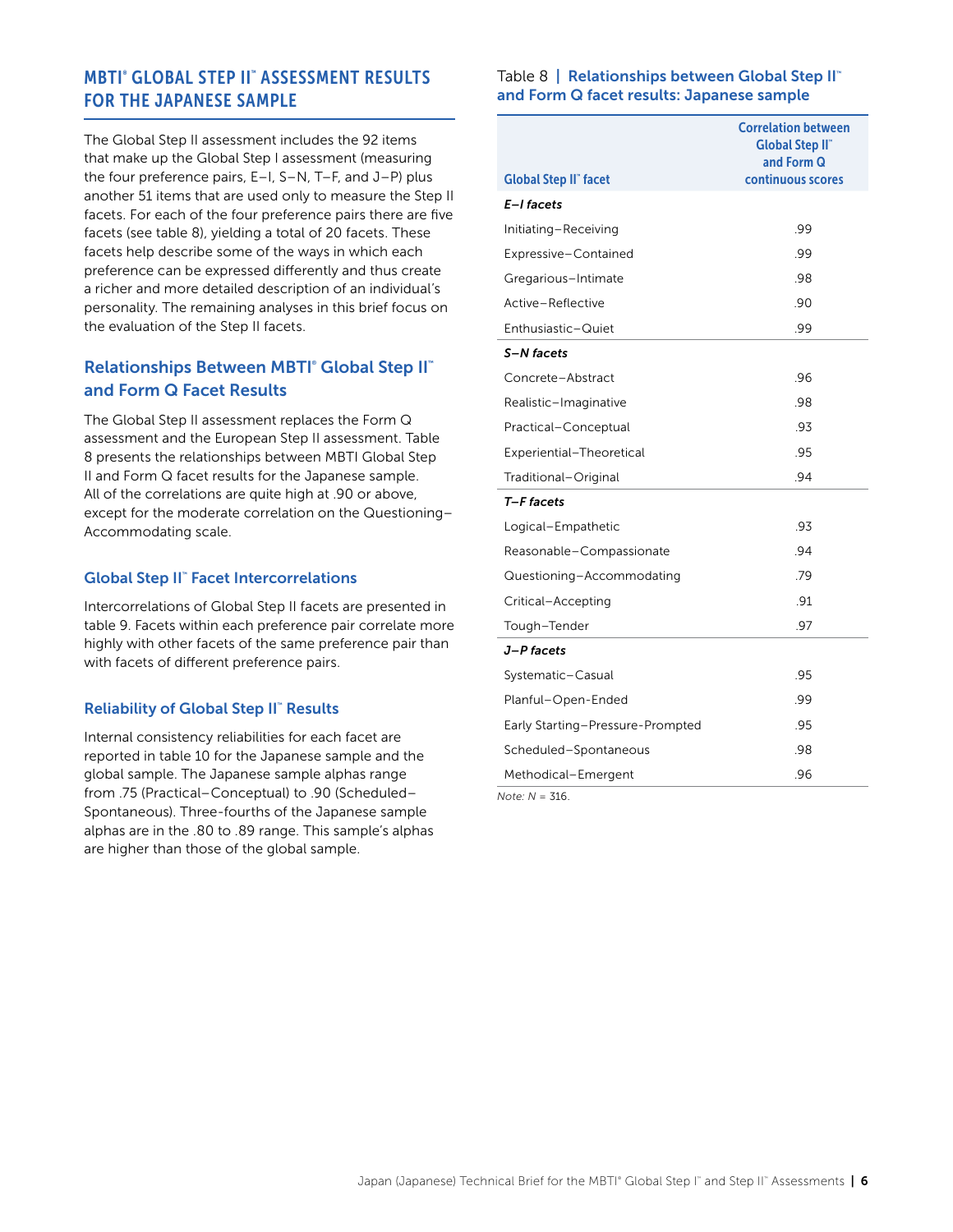| <b>Global Step II" facet</b>                       | H               | N               | m              | 4                 | μή      | ق               | $\mathbf{r}$    | ထ               | ഩ഻ഁ            | $\overline{a}$ | 늭              | $\mathbf{\dot{2}}$       | $\overline{13}$          | 4                        | $\ddot{a}$     | <u>يه</u>                | 17. | <u>প্ৰ</u>                            | <u>ଗ୍</u> | <u>20.</u> |
|----------------------------------------------------|-----------------|-----------------|----------------|-------------------|---------|-----------------|-----------------|-----------------|----------------|----------------|----------------|--------------------------|--------------------------|--------------------------|----------------|--------------------------|-----|---------------------------------------|-----------|------------|
| E-I facets                                         |                 |                 |                |                   |         |                 |                 |                 |                |                |                |                          |                          |                          |                |                          |     |                                       |           |            |
| 1. Initiating-Receiving                            | I               |                 |                |                   |         |                 |                 |                 |                |                |                |                          |                          |                          |                |                          |     |                                       |           |            |
| Expressive-Contained<br>$\sim$                     | .79             |                 |                |                   |         |                 |                 |                 |                |                |                |                          |                          |                          |                |                          |     |                                       |           |            |
| Gregarious-Intimate<br>$\overline{3}$              | .73             | 72              | 1              |                   |         |                 |                 |                 |                |                |                |                          |                          |                          |                |                          |     |                                       |           |            |
| 4. Active-Reflective                               | $\overline{74}$ | 68              | 61             |                   |         |                 |                 |                 |                |                |                |                          |                          |                          |                |                          |     |                                       |           |            |
| Enthusiastic-Quiet<br>$\vec{S}$                    | 75              | $\overline{71}$ | 68             | 69                |         |                 |                 |                 |                |                |                |                          |                          |                          |                |                          |     |                                       |           |            |
| S-N facets                                         |                 |                 |                |                   |         |                 |                 |                 |                |                |                |                          |                          |                          |                |                          |     |                                       |           |            |
| Concrete-Abstract<br>$\dot{\circ}$                 | $\overline{6}$  | 0 <sub>2</sub>  | Q <sub>1</sub> | 06                | $-0.01$ | $\mathbf{I}$    |                 |                 |                |                |                |                          |                          |                          |                |                          |     |                                       |           |            |
| 7. Realistic-Imaginative                           | S               | 0.5             | $\overline{0}$ | $\overline{O}$    | $-0.5$  | $\approx$       | $\mathbf{I}$    |                 |                |                |                |                          |                          |                          |                |                          |     |                                       |           |            |
| Practical-Conceptual<br>$\dot{\infty}$             | $-0.5$          | $-0.5$          | $-0.2$         | 06<br>$\mathsf I$ | $-12$   | 73              | 77              | L               |                |                |                |                          |                          |                          |                |                          |     |                                       |           |            |
| Experiential-Theoretical<br>oi                     | 0               | 0               | $\ddot{5}$     | SO                | $-0.5$  | $\overline{5}$  | .75             | 69              | $\mathbf{I}$   |                |                |                          |                          |                          |                |                          |     |                                       |           |            |
| 10. Traditional-Original                           | $-15$           | $-15$           | 다<br>-         | $-17$             | $-19$   | 71              | .75             | 82              | 66.            |                |                |                          |                          |                          |                |                          |     |                                       |           |            |
| T-F facets                                         |                 |                 |                |                   |         |                 |                 |                 |                |                |                |                          |                          |                          |                |                          |     |                                       |           |            |
| 11. Logical-Empathetic                             | $-20$           | $-18$           | $-22$          | $-08$             | $-21$   | $\ddot{2}$      | 52              | 50              | $\overline{6}$ | $-16$          | $\mathbf{I}$   |                          |                          |                          |                |                          |     |                                       |           |            |
| Reasonable-Compassionate<br>$\frac{1}{2}$          | $-15$           | $-15$           | Li-            | 00                | $-14$   | $\ddot{5}$      | $\overline{16}$ | 06              | $-11$          | $\overline{0}$ | 86             | $\overline{\phantom{a}}$ |                          |                          |                |                          |     |                                       |           |            |
| Questioning-Accommodating<br>15.                   | $-0.09$         | $-0.9$          | $-14$          | $\infty$          | $-0.9$  | $\overline{15}$ | 22              | 06              | $-0.06$        | $\overline{q}$ | $\overline{C}$ | 76                       | $\overline{\phantom{a}}$ |                          |                |                          |     |                                       |           |            |
| 14. Critical-Accepting                             | $-15$           | コー              | $-20$          | 0 <sub>2</sub>    | $-14$   | 05              | 06              | $-0.06$         | $-20$          | $-0.7$         | $\overline{C}$ | 79                       | $\overline{8}$           | $\overline{\phantom{a}}$ |                |                          |     |                                       |           |            |
| Tough-Tender<br>15.                                | $-10$           | $\frac{11}{1}$  | $-18$          | 06                | .<br>그  | 13              | $\ddot{5}$      | 06              | $-08$          | $-0.1$         | $\overline{7}$ | L.                       | 83                       | $\overline{81}$          | I.             |                          |     |                                       |           |            |
| J-P facets                                         |                 |                 |                |                   |         |                 |                 |                 |                |                |                |                          |                          |                          |                |                          |     |                                       |           |            |
| 16. Systematic-Casual                              | $-16$           | $-18$           | $-16$          | $-12$             | $-19$   | 48              | 51<br>1         | 55              | -27            | 65             | ಸ್ತ            | 13                       | $\overline{4}$           | 08                       | $\ddot{5}$     | $\overline{\phantom{a}}$ |     |                                       |           |            |
| 17. Planful-Open-Ended                             | $-0.02$         | $-0$            | $-06$          | $-0.4$            | $-0.5$  | $\overline{c}$  | $\overline{32}$ | 36              | 20             | 42             | $\overline{5}$ | $\overline{O}$           | S.                       | $\overline{0}$           | $\overline{6}$ | 73                       | T   |                                       |           |            |
| Early Starting-Pressure-Prompted<br>$\overline{a}$ | $-11$           | $-12$           | $-10$          | $-0.9$            | $-10$   | 20              | 28              | 27              | 20             | 53.            | Q.             | 0.5                      | 13                       | 08                       | 05             | 62                       | 73  | $\begin{array}{c} \hline \end{array}$ |           |            |
| Scheduled-Spontaneous<br>$\overline{19}$ .         | $-0.09$         | $\frac{11}{1}$  | $-10$          | $-0.9$            | $-12$   | 55.             | 4               | $\ddot{t}$      | 29             | 54             | $\overline{0}$ | 05                       | $\ddot{5}$               | $\overline{0}$           | 08             | 86                       | 85  | $\overline{z}$                        |           |            |
| 20. Methodical-Emergent                            | $-0.09$         | $-12$           | $-12$          | $-0.9$            | .<br>그  | 26              | 32              | $\overline{54}$ | $\frac{8}{18}$ | $\overline{4}$ | CO.            | 04                       | Cj.                      | 0.5                      | S.             | .76                      | 77  | S.                                    | 83        |            |
| Note: $N = 316$ .                                  |                 |                 |                |                   |         |                 |                 |                 |                |                |                |                          |                          |                          |                |                          |     |                                       |           |            |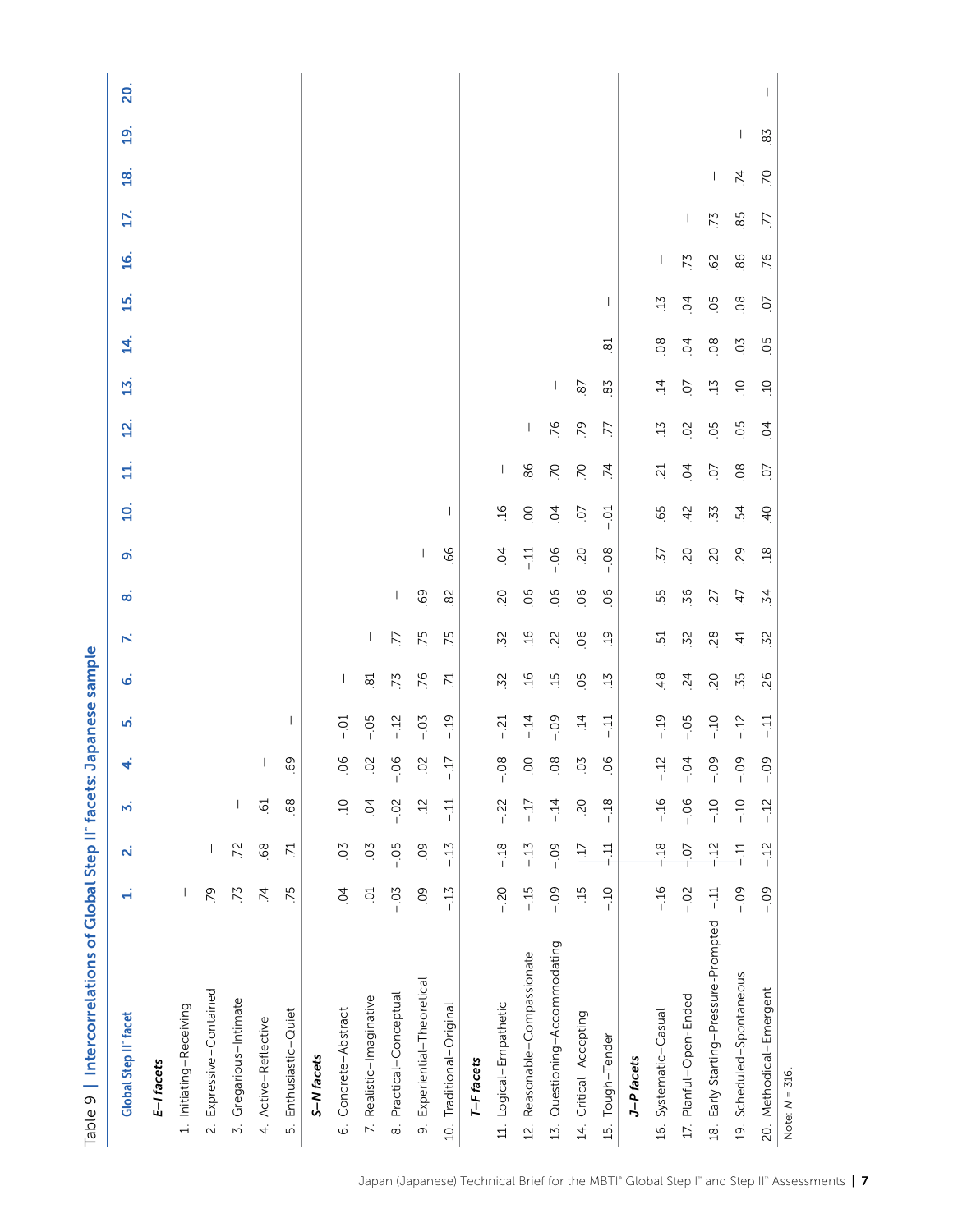#### <span id="page-8-0"></span>Table 10 | Internal consistency reliabilities of Global Step II™ facets: Japanese and global samples

|                                  | <b>Cronbach's alpha</b>   |                         |  |
|----------------------------------|---------------------------|-------------------------|--|
| <b>Global Step II" facet</b>     | <b>Japanese</b><br>sample | <b>Global</b><br>sample |  |
| E-I facets                       |                           |                         |  |
| Initiating-Receiving             | .89                       | .82                     |  |
| Expressive-Contained             | .85                       | .73                     |  |
| Gregarious-Intimate              | .82                       | .62                     |  |
| Active-Reflective                | .77                       | .64                     |  |
| Enthusiastic-Quiet               | .81                       | .69                     |  |
| S-N facets                       |                           |                         |  |
| Concrete-Abstract                | .84                       | .74                     |  |
| Realistic-Imaginative            | .85                       | .72                     |  |
| Practical-Conceptual             | .75                       | .66                     |  |
| Experiential-Theoretical         | .78                       | .68                     |  |
| Traditional-Original             | .80                       | .72                     |  |
| T-F facets                       |                           |                         |  |
| Logical-Empathetic               | .84                       | .80                     |  |
| Reasonable-Compassionate         | .85                       | .76                     |  |
| Questioning-Accommodating        | .76                       | .62                     |  |
| Critical-Accepting               | .84                       | .59                     |  |
| Tough-Tender                     | .81                       | .73                     |  |
| J-P facets                       |                           |                         |  |
| Systematic-Casual                | .85                       | .76                     |  |
| Planful-Open-Ended               | .89                       | .79                     |  |
| Early Starting-Pressure-Prompted | .83                       | .65                     |  |
| Scheduled-Spontaneous            | .90                       | .80                     |  |
| Methodical-Emergent              | .80                       | .64                     |  |

*Note:* Japanese sample, *N* = 316; global sample, *N* = 16,773.

#### Validity of Global Step II™ Results

Reported here as evidence of the validity of the Japanese translation of the MBTI Global Step II assessment are the percentage of out-of-preference facet scores for each preference pair, as well as correlations between preference pairs and facets.

The five facets within each preference pair do not represent the entire conceptual domain of the preference pair. Further, it is not uncommon for individuals to have a facet score on the side opposite that of their preference in a given preference pair. For example, an Extravert may score toward the Intimate pole of the Gregarious–Intimate facet. This apparent inconsistency is referred to as an out-of-preference score and defined as a facet score from –2 to –5 when a respondent has a preference for I, N, F, or P; or from 2 to 5 when a respondent has a preference for E, S, T, or J. While it is not unusual to have a number of outof-preference scores, it is relatively rare to have three or more facet scores out-of-preference for any one preference pair. The percentage of out-of-preference facet scores for each preference pair in the Japanese sample is shown in table 11.

Correlations between facets and preference pairs are presented in table 12. The correlation between each facet and its corresponding preference pair is significantly higher than those between the facet and the other three preference pairs. This is "compelling evidence for the theoretical hierarchical structure of the Step II facets in relation to the Step I scales" (Quenk, Hammer, & Majors, 2001, p. 104). The Japanese sample correlations are comparable to those reported in the *MBTI® Step II™ Manual* (Quenk et al., 2001) and *MBTI® Step II™ Manual, European Edition*  (Quenk, Hammer, & Majors, 2004). For the Global Step II assessment in Japanese, the lowest correlation between a facet and its corresponding preference pair is between Early Starting–Pressure-Prompted and J–P.

#### Table 11 | Percentage of reported out-ofpreference Global Step II™ facet scores: Japanese sample

|                           | Number of out-of-preference facet scores (%) |    |   |          |   |   |
|---------------------------|----------------------------------------------|----|---|----------|---|---|
| <b>Preference</b><br>pair | 0                                            |    | 2 | ζ        | 4 | 5 |
| $E-1$                     | 76                                           | 22 | 3 | 0        | 0 | Ω |
| $S-N$                     | 79                                           | 15 | 5 | 0        | O | ი |
| $T-F$                     | 77                                           | 14 | 7 | 1        | O | Ω |
| J-P                       | 72                                           | 23 | 6 | $\Omega$ | O |   |

*Note: N* = 316. Percentages may not total to 100% due to the rounding of decimals.